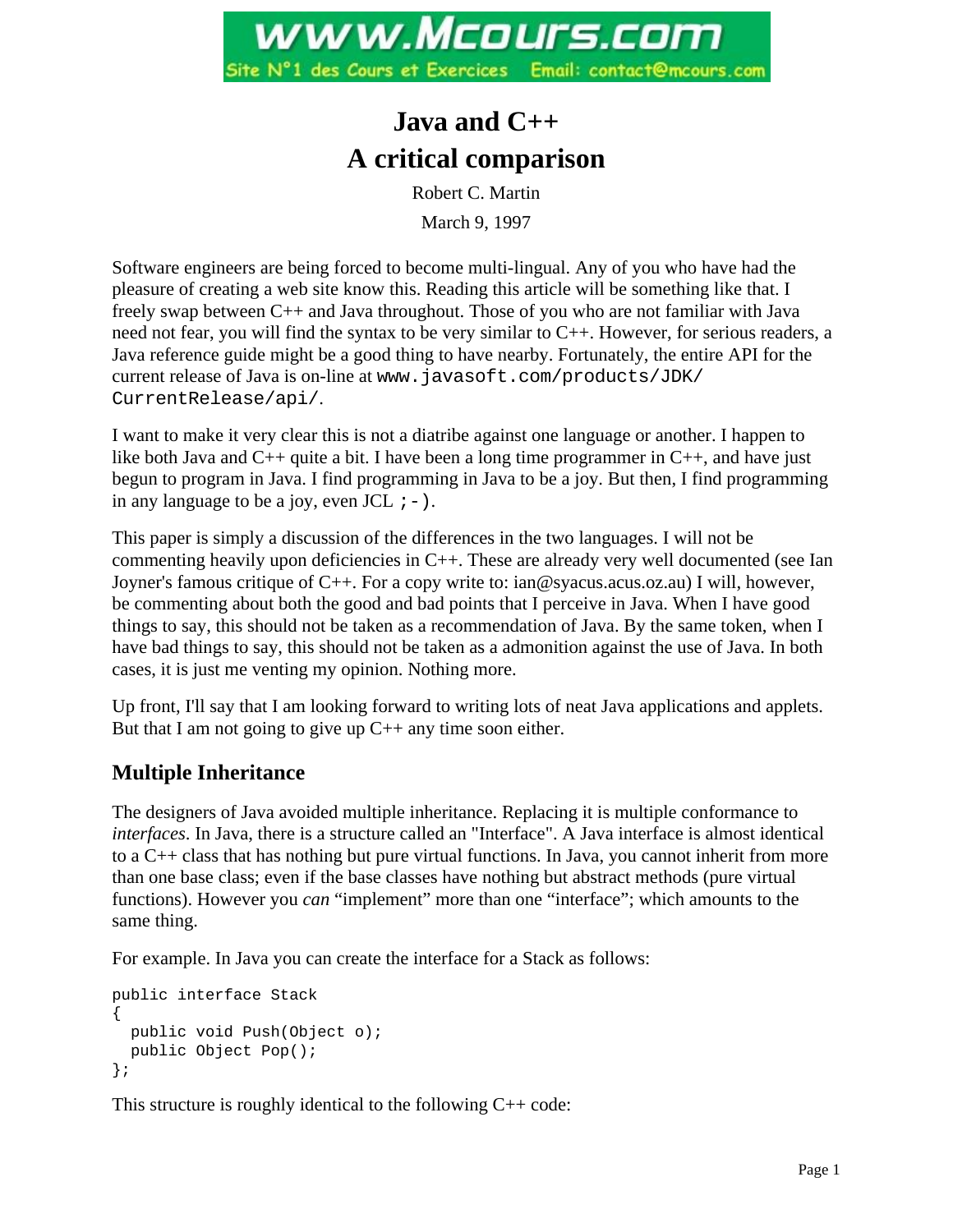```
class Stack
{
   public:
     virtual void Push(Object&) = 0;
     virtual Object& Pop() = 0;
};
```
However, a Java interface is *not* a class. The functions declared within a Java interface cannot be implemented within that interface. Moreover, a Java interface cannot have any member variables.

Because interfaces cannot have function implementations or data members, multiple implementation of interfaces does not lead to the problems that caused "virtual" inheritance to be added to C++. That is, in Java there is no need for virtual inheritance since it is impossible to inherit the same member variable from more than one path.

In C++, these such situations arise from the so-called *deadly diamond of death*. See Figure 1.



**Figure 1: Deadly Diamond of Death**

This UML 9.1 diagram shows four classes arranged in the diamond structure that creates the need for virtual inheritance. Both of the classes B and C inherit from class A. D multiply inherits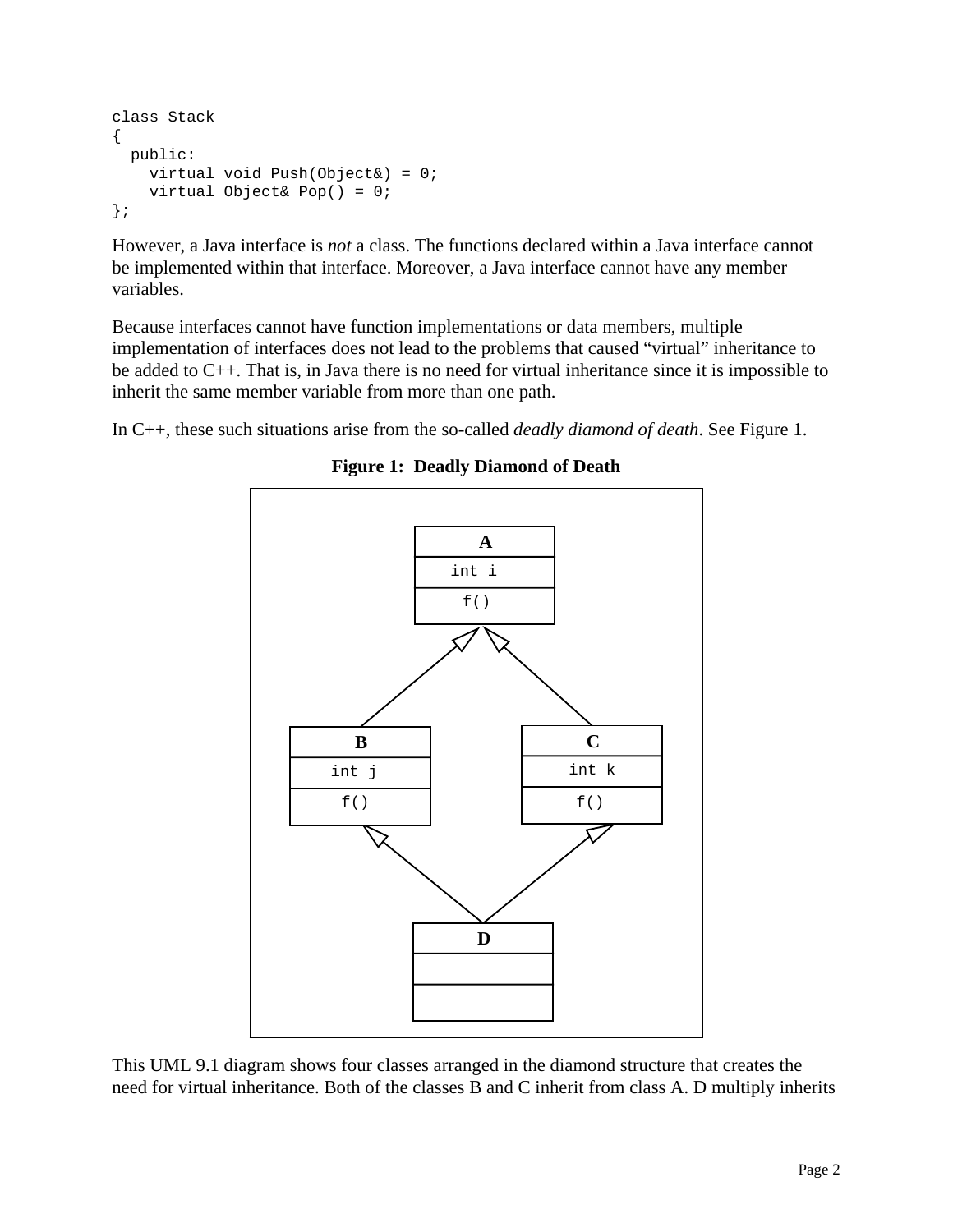

from both B and C. Two problem arise from this. First, which implementation of the 'f' function does D inherit? Should it inherit **B::f()** or **C::f()**. In C++ the answer turns out to be *neither*. **D::f()** must be declared and implemented. This eliminates the ambiguity, and certainly this simple rule could have been adopted in Java.

The second problem, however, is quite a bit more complicated. The class A has a member variable named **i**. Both classes B and C inherit this member variable. Since D inherits from both B and C we face an ambiguity. On the one hand, we might want **B::i** and **C::i** to be separate variables in D; thus creating two copies of A in D. On the other hand we might want a single copy of A in D so that only **A::i** exists in D.

In C++ we choose between these two options by varying the *kind* if inheritance we use. If we want two copies of A in D, then we use regular inheritance from B to A and from C to A. If, however, we want only one copy of A in D, then we use *virtual* inheritance from B to A and from C to A.

Virtual inheritance is a complex feature and creates problems for compiler implementers and application programmers alike. The designers of Java did not want to have to deal with this issue. So by disallowing multiple inheritance of classes, and only allowing the multiple implementation of interfaces, they set the language up such that *the deadly diamond of death* (DDD) cannot be created.

This was probably a good trade-off. In all likelihood it has simplified the language appreciably. However, it has left a problem. It prevents us from inheriting implementation from more than one class in cases where the DDD does not appear. This is unfortunate since it is often the case that we want to inherit from more than one base class which has functions and data.

For example, consider the following  $C_{++}$  program that uses the OBSERVER pattern<sup>1</sup>.

```
class Clock 
{
    public:
      virtual void Tick() // called once a second to maintain the time.
     \{itsTime++; \} private:
      Time itsTime; 
};
```
We have a Clock class that understands the mathematics of time, and which receives a 'Tick' event once per second. We would like to create a version of this class that is *observed*. That is, we want to be able to inform other classes when the state of the Clock class has changed. For this, we use the OBSERVER pattern.

The OBSERVER pattern involves two base classes. One is called **Observer**; it is an abstract base class with one pure virtual function: **Update()**. Any class that wants to be informed when the state of an observed class changes must inherit from **Observer**.

class Observer

<sup>1.</sup> Design Patterns: Elements of Reusable Object Oriented Software, Gamma, et. al., Addison Wesley, 1995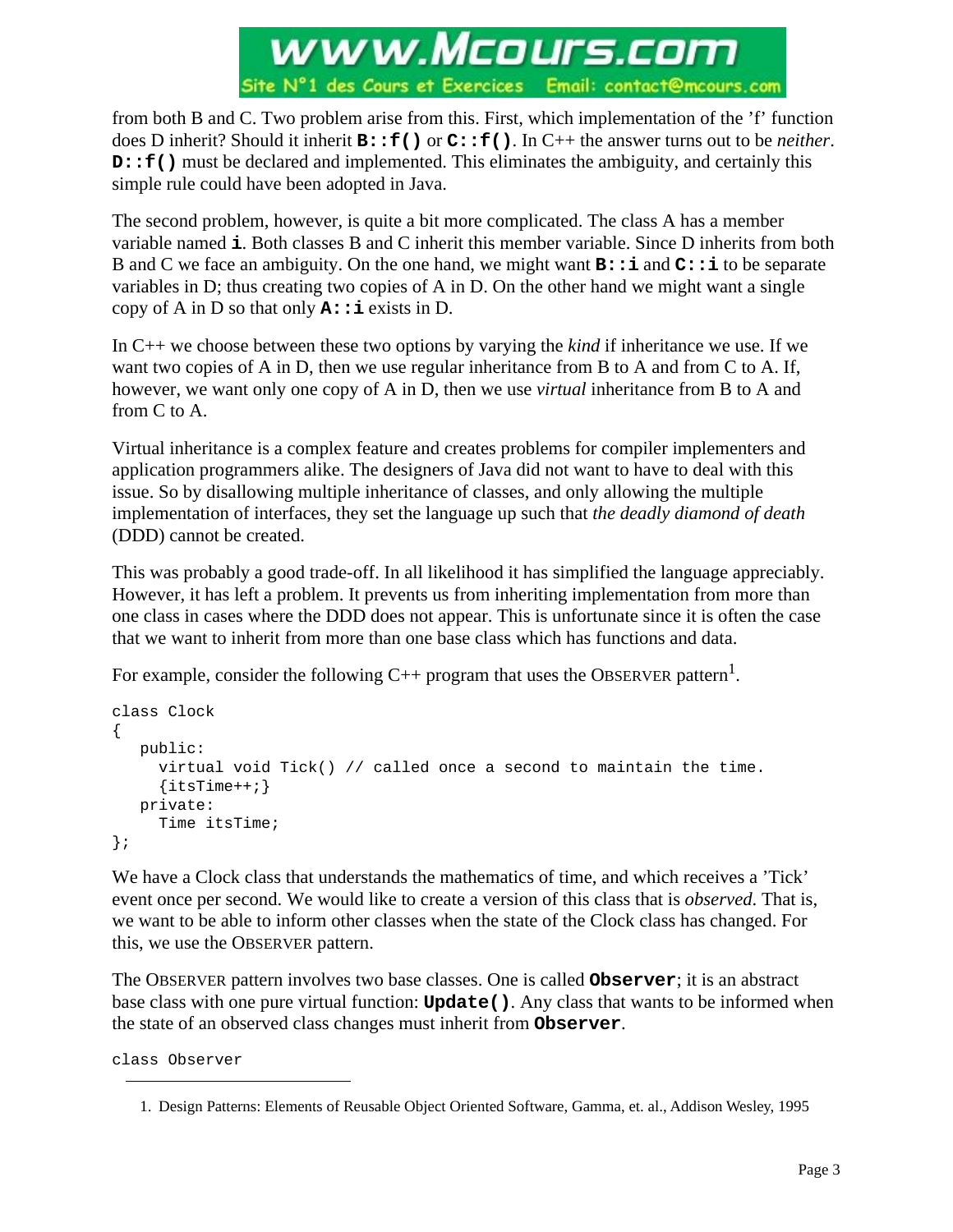```
{
   public:
      virtual void Update() = 0; 
};
```
The class that forms the other half of the OBSERVER pattern is named **Subject**. The **Subject** class maintains a list of **Observer** instances and has two concrete functions. The first function, **Register**, allows instances of **Observer** to be added to the list. The second function, **Notify**, is called when there is a state change that needs reporting. This function calls **Update** on all the registered **Observer** instances.

```
class Subject 
{
    public:
     void Register(Objserver& o)
     \{itsObservers.Add(\&o); \} void Notify()
\{ for (vector<Observer*>::iterator i = itsObservers.begin(); i; i++)
         (*i)->Update();
 }
   private:
      vector<Observer*> itsObservers; 
};
```
If you want to create a class that observes state changes in another class, the observing class must inherit from Observer. The observed class must inherit from Subject. The observer class must be registered with the subject class. And the subject class must call Notify when its state is changed.

Back to the clock problem. Not all applications are interested in observing our **Clock** class; so we don't want to have **Clock** inheriting from **Subject**. If we did, then every application would be forced to include the **Subject** class, even though it didn't need it.

To prevent **Subject** from existing in every application that uses **Clock**, we employ multiple inheritance. We create an new class called **ObservedClock** that inherits from both **Subject** and **Clock**.

```
class ObservedClock : public Clock, public Subject 
\{ public:
       virtual void Tick()
       {Clock::Tick(); Notify();} 
};
```
This use of multiple inheritance in C++ yields a simple and elegant solution to our problem. **Clock** is still free to be used in applications that don't need **Subject**. Those applications that want to observe clock objects can use **ObservedClock**.

In Java one cannot do this. Rather one must do the following: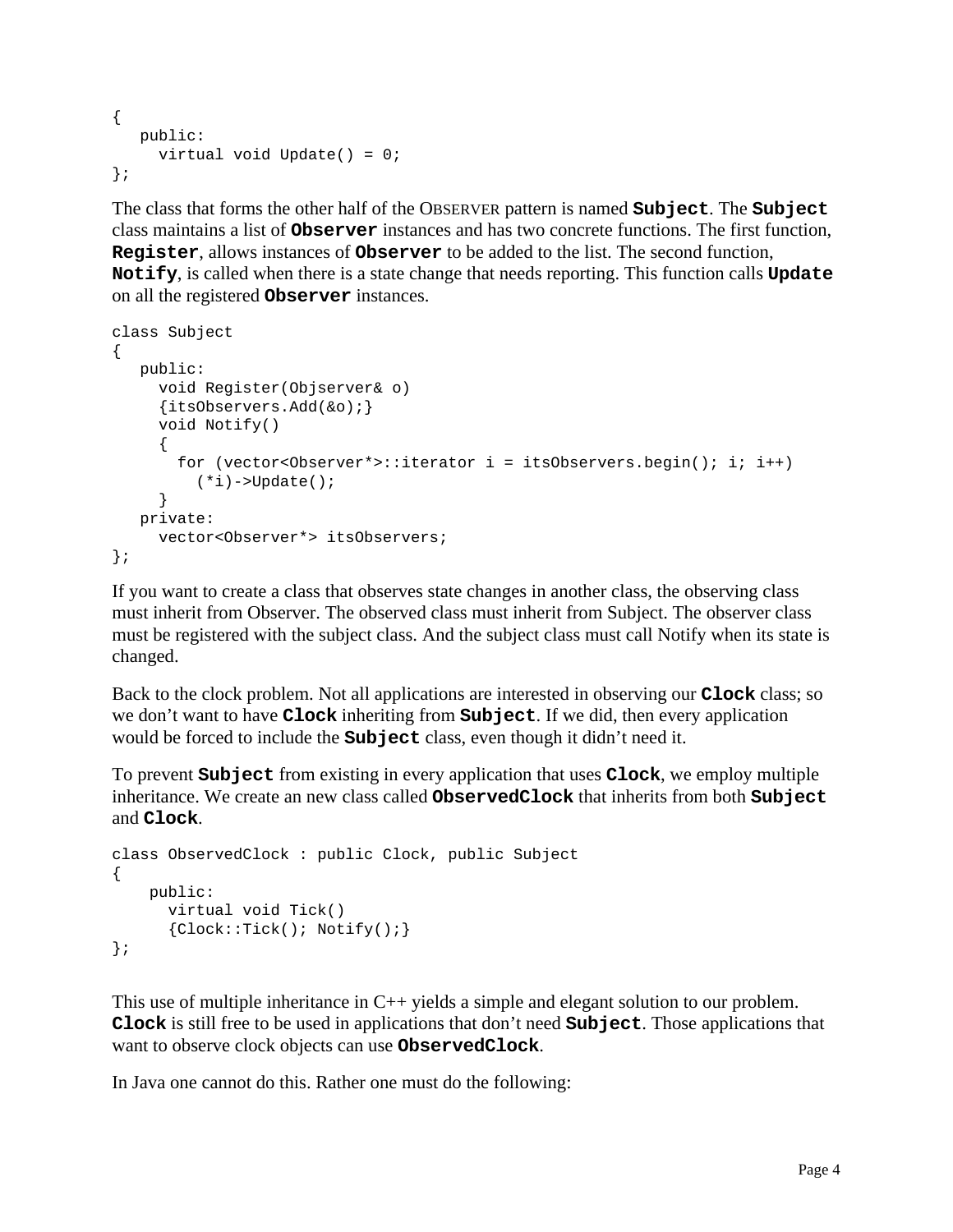```
public class Clock 
{
    public void Tick() {itsTime.Add(1);}
    private Time itsTime; 
}
public interface Observer 
{
     public void Update(); 
}
public interface Subject 
{
    public void Register(Observer o);
    public void Notify(); 
}
```
The **Clock** class is not surprising. The **Observer** is very similar to the C++ version. In Java it is an interface, whereas in  $C_{++}$  it was a class with nothing but pure virtual functions. However the **Subject** class is quite different. In Java it too is an interface. But in C++ it was a concrete class with member variables and implemented functions. The implementation of the **Subject** interface is accomplished in a class named **SubjectImpl**

```
public class SubjectImpl implements Subject 
{
    public void Register(Observer o)
   \{itsObservers.addElement(o); \} public void Notify()
    {
     Enumeration i = itsObservers. elements();
      while(i.hasMoreElements())
      {
       Observer o = (Observer) (i.nextElement());
        o.Update();
 }
    }
    private Vector itsObservers; 
};
```
We can see that this is very similar to the C++ version. However Java does not allow multiple inheritance like C++ does, so we have a problem We cannot inherit from both **Clock** and **SubjectImpl**. Instead, we must inherit from **Clock** and implement the **Subject** interface. This amounts to multiple inheritance of interface since the **ObservedClock** class has the union of the **Clock** and **Subject** interface

```
class ObservedClock extends Clock implements Subject 
{
    public void Tick() {super.Tick(); Notify();}
    public void Notify() {itsSubjectImpl.Notify();}
   public void Register(Observer o) {itsSubjectImpl.Register(o);}
   private SubjectImpl itsSubjectImpl; 
}
```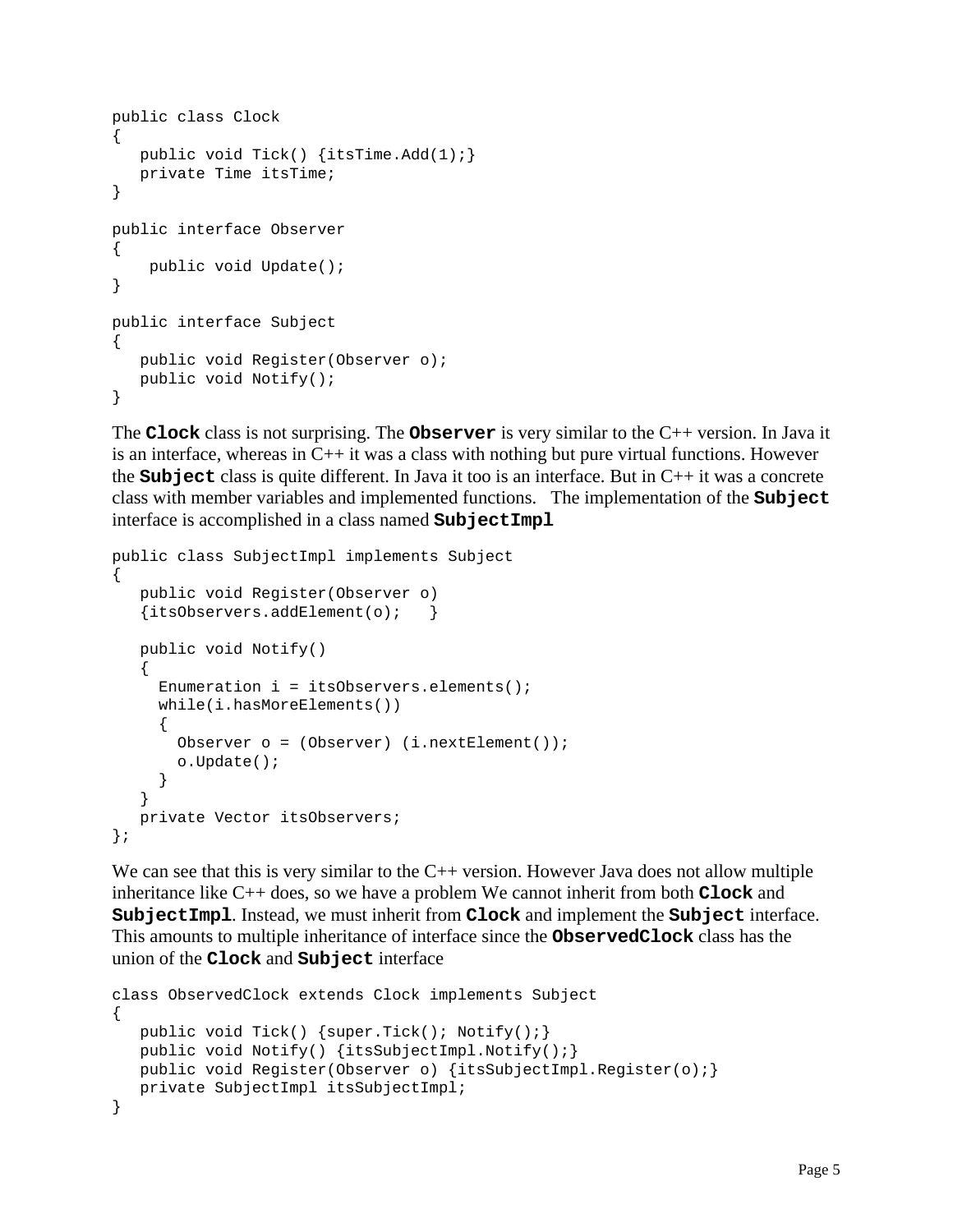Notice what we had to do. We had to implement the **Subject** interface by creating a member that points to a **SubjectImpl**. We then had to delegate every **Subject** interface to that contained **SubjectImpl**.

www.Mcours.com

Site N°1 des Cours et Exercices Email: contact@mcours.com

This use of aggregation instead of multiple inheritance is inconvenient to say the least, especially when it must be used with a pattern that is a prevalent as OBSERVER.

This leads me to believe that the Java language will either need a more complete form of multiple inheritance, \*or\* it will need some new syntax that allows the compiler to automatically delegate. e.g.

class ObservedClock extends Clock delegatesTo SubjectImpl....

This proposed **delegatesTo** syntax would automatically cause **ObservedClock** to implement the interface of **SubjectImpl** as well as automatically forwarding all calls to that interface to an automatically contained instance of **SubjectImpl**.

#### **Memory Management**

Java uses garbage collection. Garbage collection is a scheme of memory management that automatically frees blocks of memory sometime after all references to that memory have been redirected. For example, consider the following snippet of Java:

```
Clock c = new Clock(); // c refers to the new clock.
// ... use c for awhile.
c = null; // done with that clock. System will clean up later.
```
In this example, we create a new **Clock** object using the keyword: **new**. The new object is referred to by the variable '**c**'. Note that '**c**' is rather like a reference variable in C++; however in Java it is possible to reassign references. We use the new **Clock** object through its reference variable '**c**' for awhile. Then, when we are done with it, we redirect '**c**' to **null**. When the Java runtime system detects that there are no more reference variables referring to the **Clock** object, it classifies that object as "garbage". At some later time, the Java runtime system will clean up that "garbage" returning its memory to the heap.

Garbage collection makes certain kinds of applications much easier to program. The designers of those programs need not worry as much about cleaning up after "dead" memory. As a result, C++ is often criticized for its lack of GC. However, many people have added garbage collectors to C++. Some of these are available as third party products, or as shareware on the net. These collectors are far from perfect, but they can be used when convenient.

The corresponding statement cannot be made for Java. There is *no way* that this humble writer could discover to manage memory manually. Apparently, you cannot write your own memory manager and construct objects within the memory that it controls.

There is a sound reason for this. Any memory management scheme that allows a program to hold pointers or references to unused space allows certain security violations. For example, consider the following program in C++:

```
void f()
```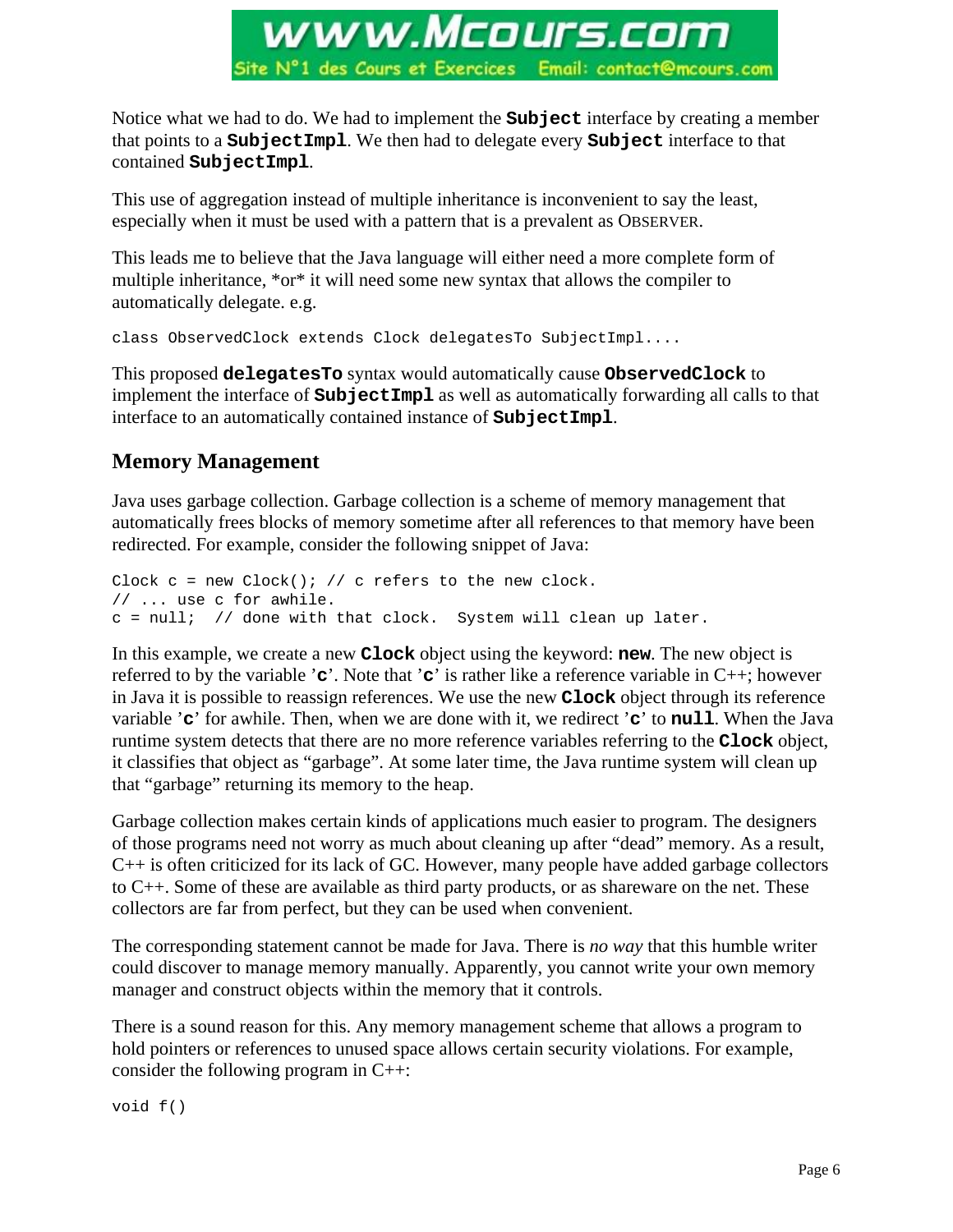```
{
 char* p = new char[1000000];
  delete [] p;
  SeachForPasswordsInSeparateThread(p);
  return;
}
```
The last function called: **SearchForPasswordsInSeparateThread** returns immediately. However it also starts a new thread that continuously scans the megabyte pointed to by p. Since this megabyte has been returned to the heap already, it will be used by lots of other functions in the system. It is just possible that it might be used to hold a password, or some other security sensitive material. This material is open to examination by any function that holds a dead pointer into the heap.

Thus, any form of manual memory management that involves holding on to dead pointers or references could result in a security breach. In the typical Java environment, security is a serious concern. Java applets are often downloaded and run in web browsers. The users may have no idea what applets are running because of their browsing activities. If manual memory management were allowed, it might be possible for unscrupulous people to put up web pages that contained insecure applets. These applets would be downloaded into the systems of unsuspecting users who happened to browse that page. Once downloaded those applets could then transmit private information back to the author of the web page.

Is the lack of manual memory management in Java a problem? In most cases no. However, the lack of manual memory management makes Java a difficult language to use in applications that have hard real-time constraints. The problem is that it is very difficult to predict when the garbage collector will run. When it does run, it can use of significant amounts of CPU time. Consider the following Java snippet:

```
public class RealTime
{
  public void Do() // must complete in 500µs
   {
     Clock c = new Clock; // might collect!
     // diddle with clock for 100µs
   }
}
```
Here we have a function that must complete in 500 $\mu$ s. This is a typical constraint in a hard real time system. Those functions that call **RealTime.Do()** depend on the fact that it will take no longer than 500µs to execute. In many cases, this is a hard constraint that must be met every time **Do()** is called. However, every once in awhile the Java runtime system will be unable to allocate the new **Clock** object until it has collected garbage and returned unused memory to the heap. There is no telling how long this collection will take. And so, under these circumstances, **RealTime.Do()** cannot meet its real-time constraints.

One cannot simply follow James Gosling's and Ken Arnold's advice when they say: "[Garbage Collection] can interfere with time critical applications. You should design systems to be judicious in the number of objects they create."<sup>1</sup> Instead, in time critical applications, you must design ways in which the memory you need can be made available without the possibility of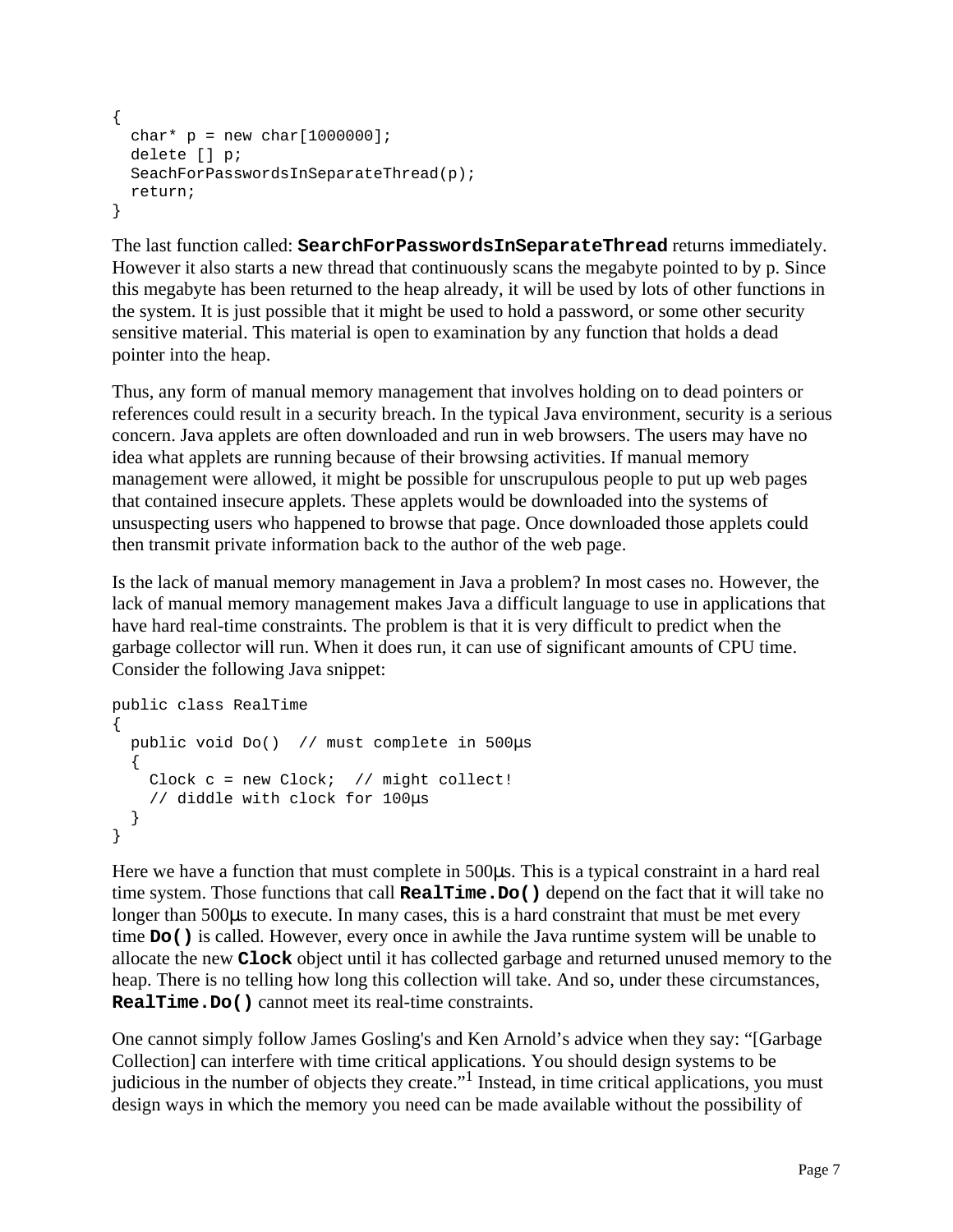

incurring a garbage collection. One simple strategy is as follows:

```
public class ClockPool
{
   ClockPool()
   {
    for (int i=0; i<10; i++)
       itsClocks.push(new Clock());
   }
   public Clock GetClock() 
   {return (Clock)(itsClocks.pop());}
   public void FreeClock(Clock c) {itsClocks.push(c);}
   private Stack itsClocks;
}
```
Here we have created a simple memory manager. It manages **Clock** objects. If you need a **Clock** object you simply call **GetClock()**. When you are done with it you call **FreeClock()**. It creates 10 **Clock** objects for this purpose and holds them in reserve. If more than 10 **Clock** objects are needed, an exception will be thrown by the **Stack** when it underflows.

One might think that this solves the problem. Now the RealTime class could be written as follows:

```
public class RealTime
{
  public void Do(ClockPool p) // must complete in 500µs
 {
   Clock c = p.GetClock(); // diddle with clock for 100µs
     p.FreeClock(c);
   }
}
```
However, we are fiddling with the **java.util.Stack** class within **ClockPool**! It is possible that its activities might force a garbage collection? This train of thought will quickly convince us that using any of the Java standard library within time critical applications can lead to garbage collection.

It should be clear that using Java in hard real-time applications presents some interesting challenges. Caveat Emptor.

## **Finalize**

The **finalize** function in Java, roughly corresponds to the destructor in C++. When an object is collected by the garbage collector, its **finalize** method is called. This allows objects to clean up after themselves. However, it should be noted that in most cases **finalize** is not a

<sup>1.</sup> *The Java Programming Language*, Ken Arnold, James Gosling, Addison Wesley, 1996, p. 46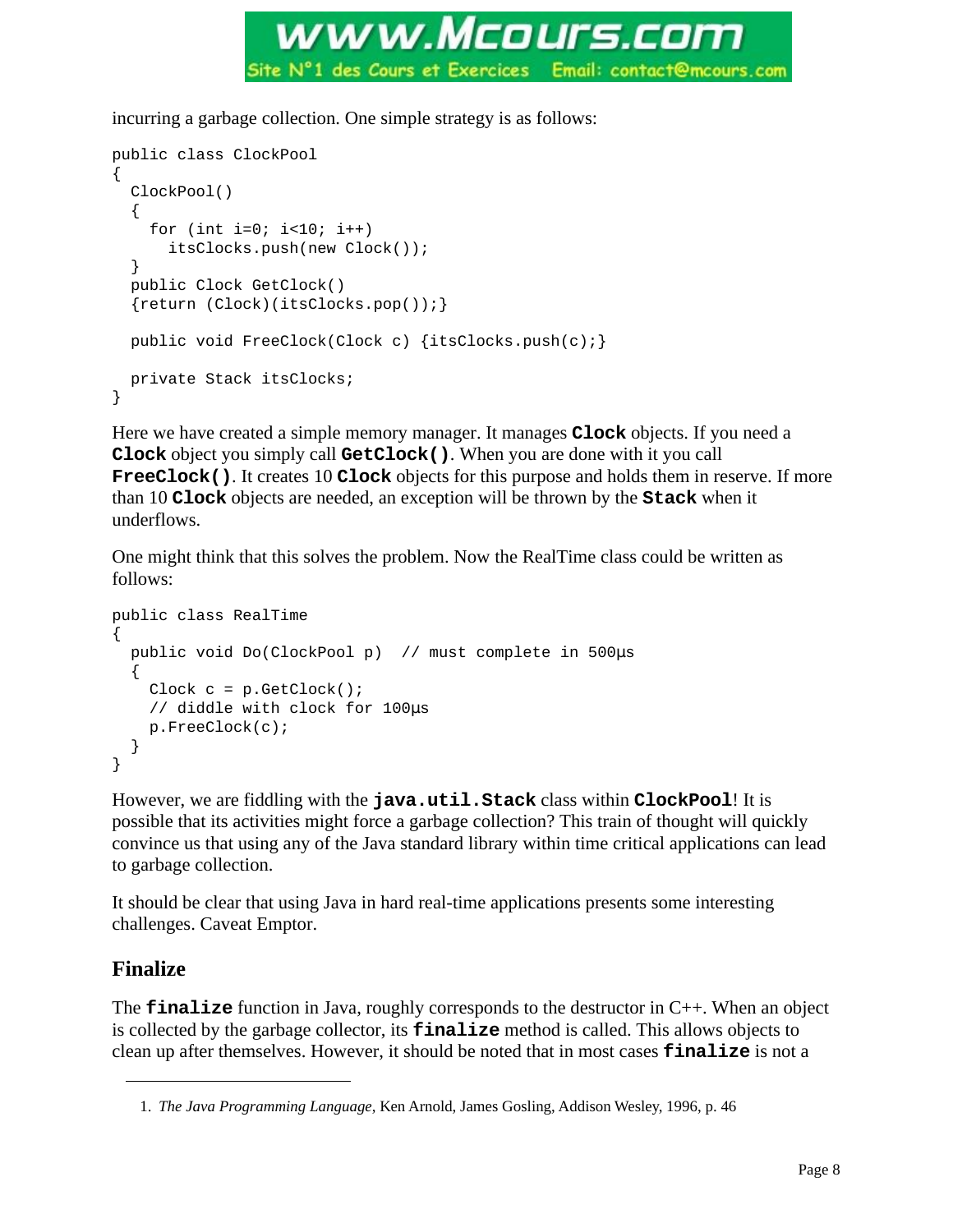good place to release resources held by the object. It may be a very long time before such objects get collected by the garbage collector. Thus, any resources they release in **finalize** may be held for a very long time.

Upon normal exit of a Java application, the garbage collector sweeps up all the uncollected objects, and their **finalize** methods are called at that time. (This implies that exiting can take a bit of time). Thus, barring abnormal exits, all **finalize** methods will eventually be called.

However, there is a convention that one must adopt:

```
class D extends B 
{
  protected void finalize() throws Throwable
   {
      super.finalize(); // finalize B.
      // now take care of finalizing D.
   }
}
```
The **finalize** of the derived class must *explicitly* call the **finalize** of the base class. If you forget to do this, then base class **finalize** functions simply don't get called. Gosling and Arnold recommend: "Train your fingers so that you always do so in any **finalize** method you write."<sup>1</sup> Unfortunately, this is very error prone. In my opinion such "training" belongs to the compiler. The calling of base class **finalize** methods should have been taken care of by the compiler in the manner of destructors in C++.

#### **toString()**

Any class that has the **toString** method implemented as follows can be used in some special contexts that expect a **String**.

```
class MyClass 
{
   public String toString()
    {
     return ("MyClass as a String");
    } 
}
class Test
{
  public static void main(String[] args)
 {
   MyClass o = new MyClass();
     System.out.println("I just created a Myclass: " + o);
   }
}
```
*1. ibid*, p47.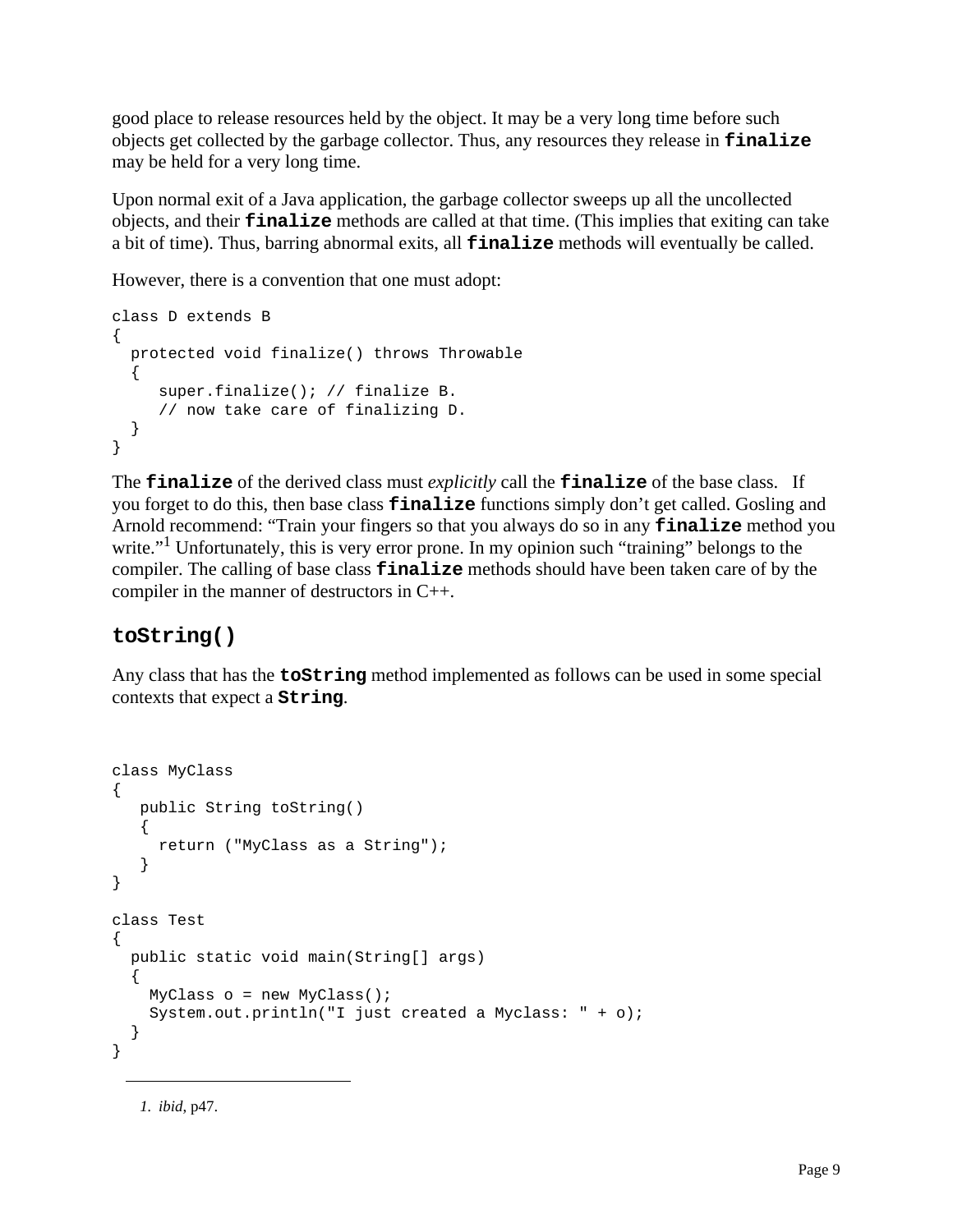The use of '**o**' as an argument of the '**+**' operator in a **String** context automatically invokes the **MyClass.toString()** method. The returned **String** is then used as the argument of the '**+**' operator to concatenate the strings. Thus: "**I just created a Myclass: Myclass as a String**" is printed.

www.Mcours.com

Site N°1 des Cours et Exercices Email: contact@mcours.com

This automatic use of **toString()** seems to be an immature version of the automatic conversion system of C++. This feature (among others) makes the **String** class something more special than any other class.

I think it would be wise for the Java designers to work on a generic conversion system. (e.g. a to<xxx> method template)

## **Exceptions and 'finally'**

I am very pleased with the exception mechanism in Java. Although modeled after the C++ mechanism, it avoids some of C++s more severe problems by using the '**finally**' clause.

In C++, when an exception leaves the scope of a function, all objects that are allocated on the stack are reclaimed, and their destructors are called. Thus, if you want to free a resource or otherwise clean something up when an exception passes by, you must put that code in the destructor of an object that was allocated on the stack. For example:

```
template <class T>
class Deallocator
{
  public:
    Deallocator(T^* o) : itsObject(o) \{\} ~Deallocator() {delete itsObject;}
   private:
     T* itsObject;
};
void f() throw (int)
\left\{ \right. Deallocator<Clock> dc = new Clock;
   //....things happen, exceptions may be thrown.
}
```
In this example, the **Deallocator<Clock>** object is responsible for deleting the instance of **Clock** that was allocated on the heap. Whenever '**dc**' goes out of scope, either because '**f**' returns, or because an exception is thrown, the destructor for '**dc**' will be called and the **Clock** instance will be returned to the heap.

This is artificial, error prone, and inconvenient. Moreover there are some really nasty issues having to do with throwing exceptions from constructors and destructors that make exceptions in  $C_{++}$  a difficult feature to use well. For more details on the traps and pitfalls of  $C_{++}$ exceptions, I recommend that you read the excellent series of Leading Edge columns by Jack Reeves that have appeared over the past year in C++ Report.

Now I am not going to claim that Java has fixed all these things. However, I like their solution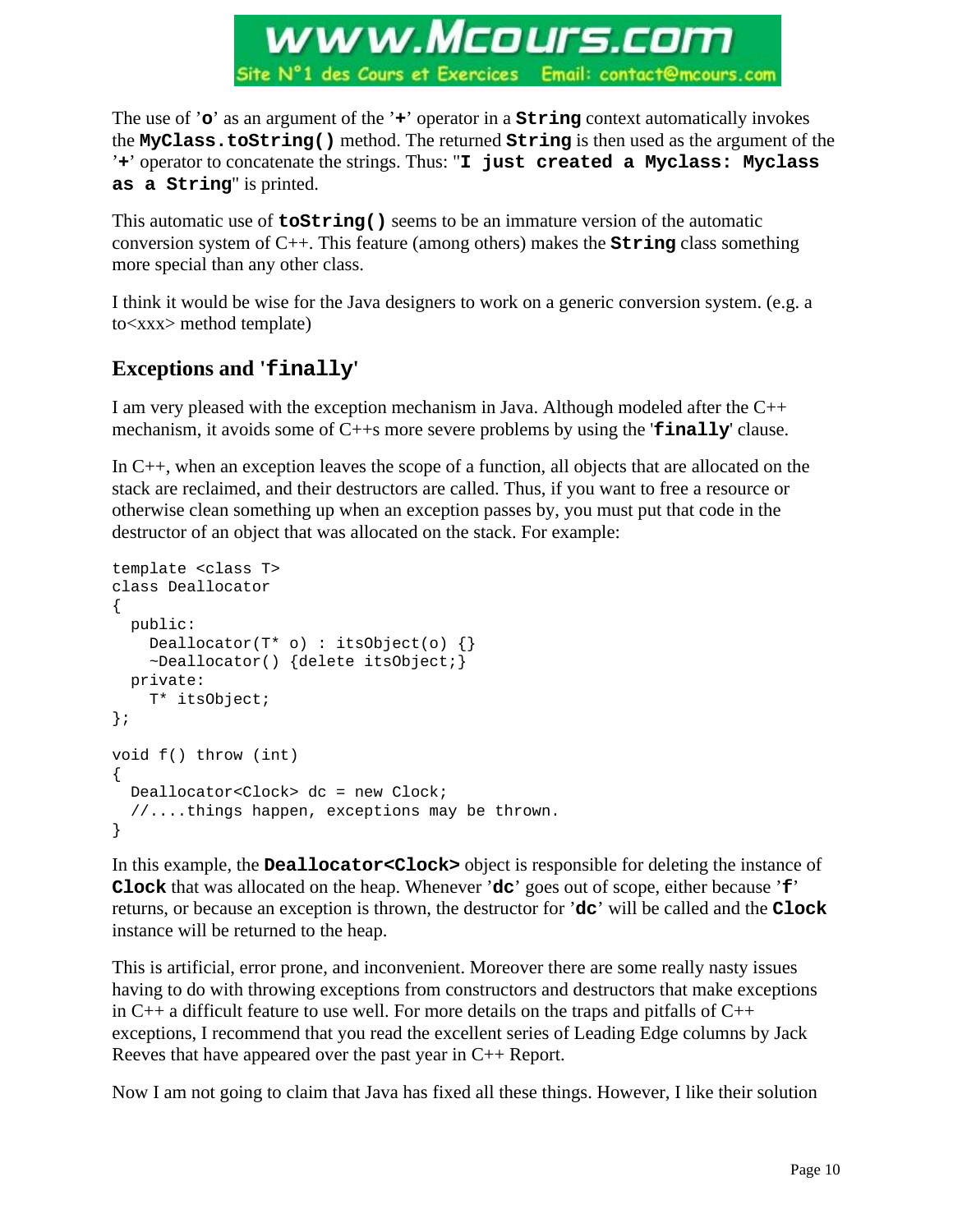better than the C++ solution. Every **try** block can have a '**finally**' clause. Any time such a block is exited, regardless of the reason for that exit (e.g. execution could proceed out of the block, or an exception could pass through it) the code in the **finally** clause is executed.

```
public class Thing
{
  public void Exclusive()
\{ itsSemphore.Acquire();
     try
     {
       // Code that executes while semaphore is acquired.
       // exceptions may be thrown.
     }
     finally
     {
       itsSemaphore.Release();
     }
   }
   private Semaphore itsSemaphore;
};
```
The above Java snippet shows an example of the **finally** clause. The method **Exclusive** sets a semaphore and then continues to execute. The **finally** clause frees the semaphore either when the **try** block exists, or if an exception is thrown.

In many ways, this scheme seems superior to the C++ mechanism. Cleanup code can be directly specified in the **finally** clause rather than artificially put into some destructor. Also, the cleanup code can be kept in the same scope as the variables being cleaned up. In my opinion, this often makes Java exceptions easier to use than C++ exceptions. The main downside to the Java approach is that it forces the application programmer to (1) know about the release protocol for every resource allocated in a block and to (2) explicitly handle all cleanup operations in the finally block. Nevertheless, I think the C++ community ought to take a good hard look at the Java solution.

## **Threads**

An in-depth discussion of Java threads is beyond the scope of this article. For more information on Java threads I recommend that you read Doug Lea's new book<sup>1</sup> [Editors note: the article "Experiences Converting C++ Communication Software Frameworks to Java" by Jain and Schmidt in this issue also discusses Java threading in more detail.] I will return to this topic in a subsequent article. Suffice it to say that I am overjoyed with the way that threads have been implemented in Java. The implementation is minimal and elegant. The simple way that methods can be protected from concurrent update, the equally simple semaphore and critical code mechanisms, the very easy way of creating a rendezvous between two threads, all combine to make this a good language feature.

<sup>1.</sup> Doug Lea, *Concurrent Programming in Java: Design Principles and Patterns.* Addison Wesley, 1997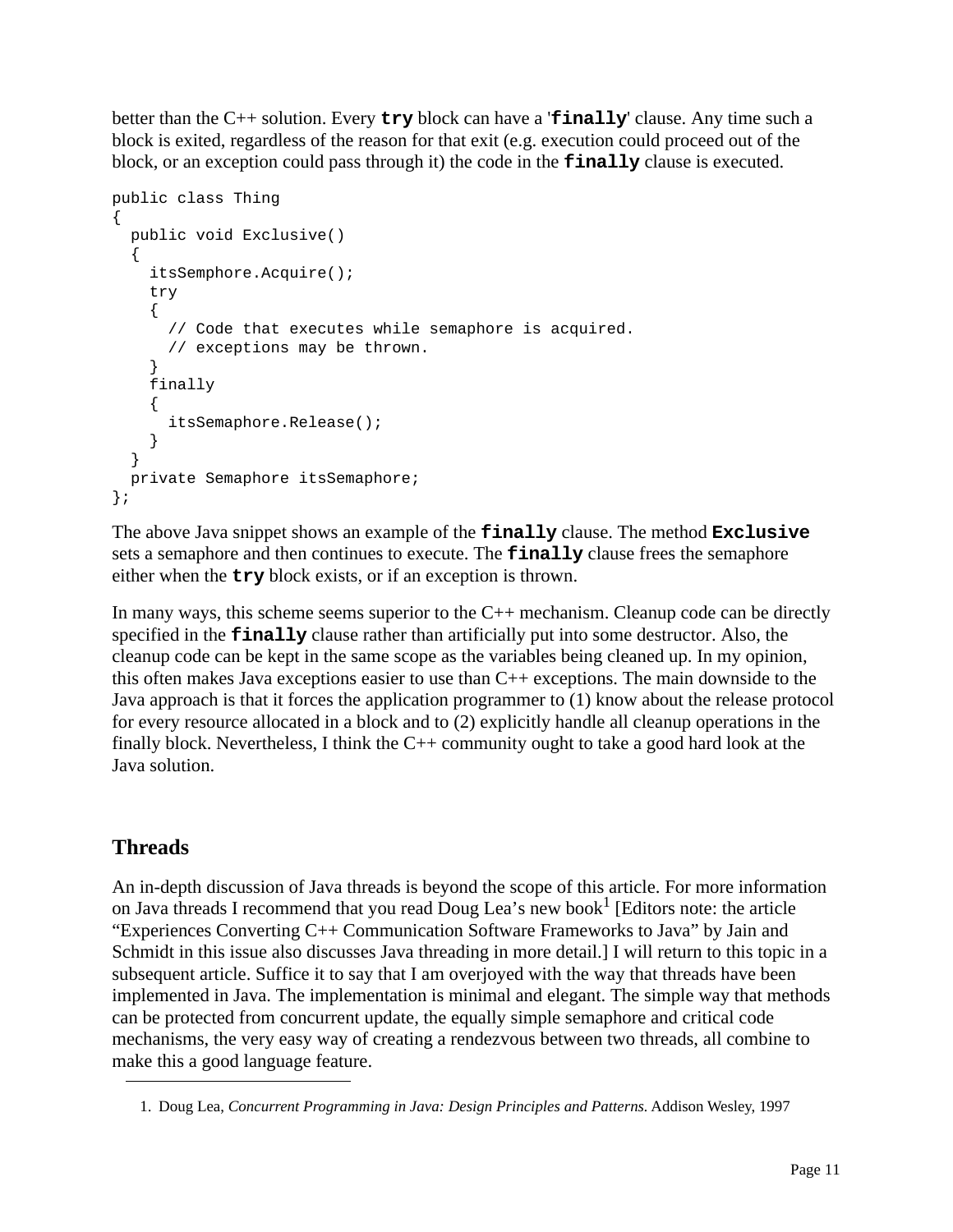# **Operator Overloading**

While writing code in Java I have to say that I miss being able to overload operators as in C++. This is not a critical issue, but I am disappointed.

## **Templates**

Templates are a wonderful feature of C++. The fact that Java does not have them is of some concern to me. In Java, one cannot create a type-safe container. All containers in Java can hold any kind of object. This can lead to some ugly problems.

Mitigating these problems is the fact that all casts in Java *are* type safe. That is, Java casts are roughly equivalent to **dynamic\_cast** of references in C++. An incorrect cast results in an exception being thrown. Since all objects coming out of a Java container must be downcast, and since such casts are relatively safe, the need for type safe containers is somewhat lessened.

```
 public void Notify()
 {
  Enumeration i = itsObservers.elements();
   while(i.hasMoreElements())
   {
    Observer o = (0bserver) (i.nextElement());
     // the cast above will throw an exception if
     // nextElement returns something other than
     // an Observer.
     o.Update();
   }
 }
```
However, type safe containers are not the only good thing about templates. Templates in  $C_{++}$ are a very nice way of achieving static polymorphism. Consider the following C++ code:

```
template <class Modem>
void SendString(char* s, Modem& m)
{
     m.Dial("5551212"); // call my system.
     if (m.IsConnected())
     {
        while (*s) 
        (m.Send(*s++);)
        m.Hangup();
     }
     else // not connected
       cerr << "could not connect" << endl;
};
```
Here we see a C++ template function that employs static polymorphism. The **SendString** function can work with any class that has the methods: **Dial**, **IsConnected**, **Send**, and **Hangup**. Although it is more typical in both C++ and Java to gain this kind of polymorphism using abstract base classes; there are some distinct advantages to using templates. For example, there is no virtual overhead. i.e. no extra time or memory is spent managing the dynamic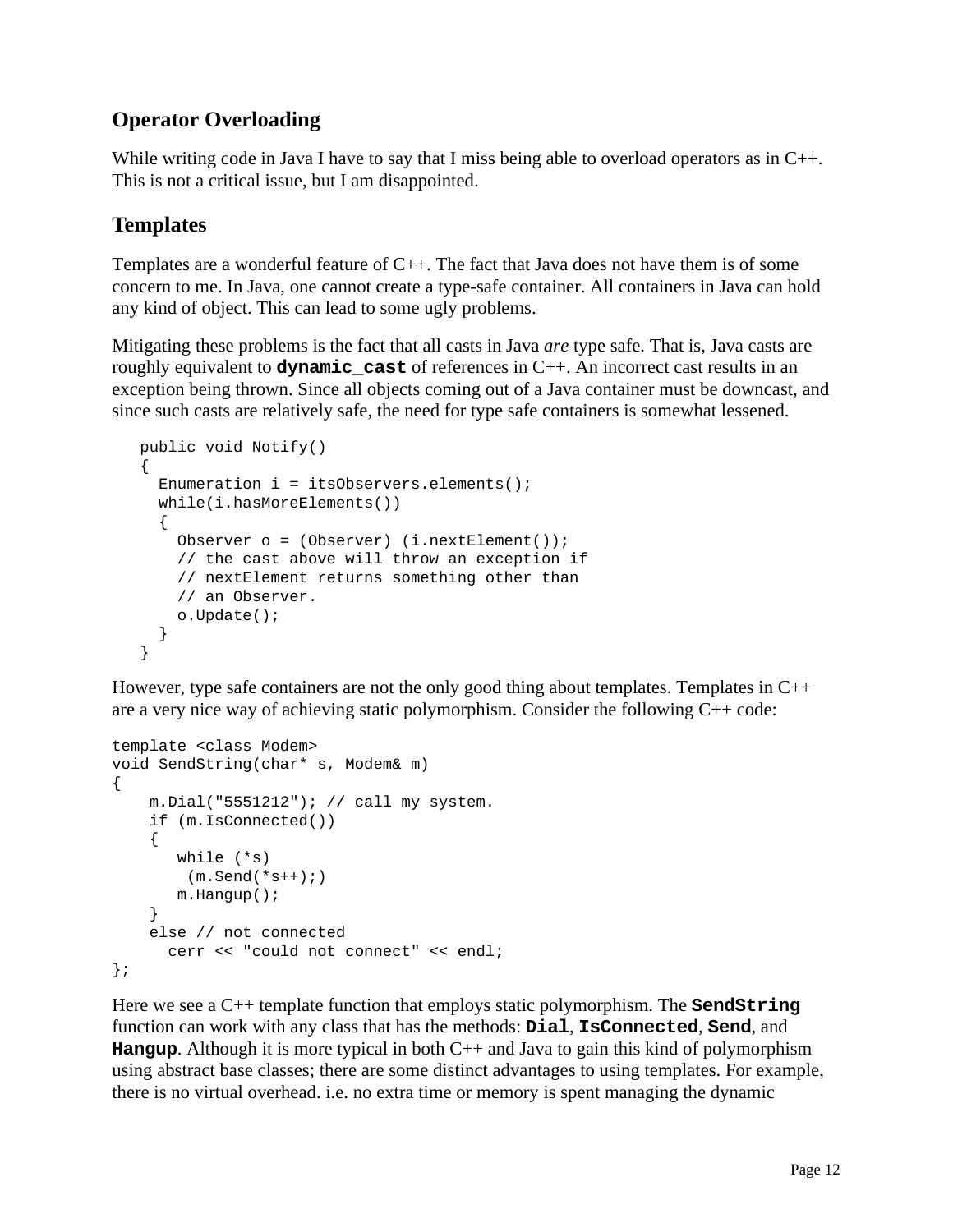binding of normal C++ virtual functions.

For these reasons, I think that templates should be considered for later releases of Java.

#### **Labeled Breaks and Continues**

OK, it's time for a minor rant. The language designers pride themselves on creating a language that does not have a **goto** statement.1 Yet, wonder of wonders, they added *labeled* **break** and **continue**. This is a sore point of mine. The tenets of *structured programming* do not disallow the use of **goto**. Rather they disallow its use in any context that destroys the single-entry/singleexit (SE/SE) paradigm. For example, using **goto** to create the equivalent of a **for** loop or a **while** loop does not violate structured programming. Of course in a language like C++ or Java it would be a silly thing to do since those statements already exist.

The SE/SE paradigm says that every block of code should have a single entry point and a single exit point. There should be no way to enter such a block in the middle, and no way to exit such a block from the middle. Entry is at the top, and exit is at the bottom.

The use of **break** and **continue** in C, C++, or Java constitute a minor violation of SE/SE. We use them to transfer control out of the middle of a loop. The use of *labeled* break and *labeled* continue are a much more serious violation. These can be used to exit deeply nested blocks from their middles. Indeed, some of the enclosing blocks may not know that they are being exited and may be written to assume that they are not. This can lead to errors that are very hard to identify.

```
outer:
for (int i=0; i<99; i++){
  for (int j=0; j<99; j++) {
    if (AreWebone(i, j) == true) break outer; // get all the way out.
     else
       DoSomethingCool(i,j);
   }
  DoSomethingElse();
}
```
The code above shows a typical scenario. There are two nested loops, one iterating on i, and the other on j. In the inner loop we test to see if some condition having to do with i and j will allow us to terminate the loop early. If so, we use a labeled **break** to exit both loops.

This example also demonstrates the danger of violating SE/SE. The outer loop expects to call **DoSomethingElse** every time the inner loop is finished. Yet the labeled break thwarts this. To correct this, we could use **finally** as follows:

```
outer:
for (int i=0; i<99; i++){
```
1. *ibid*, p. 131.